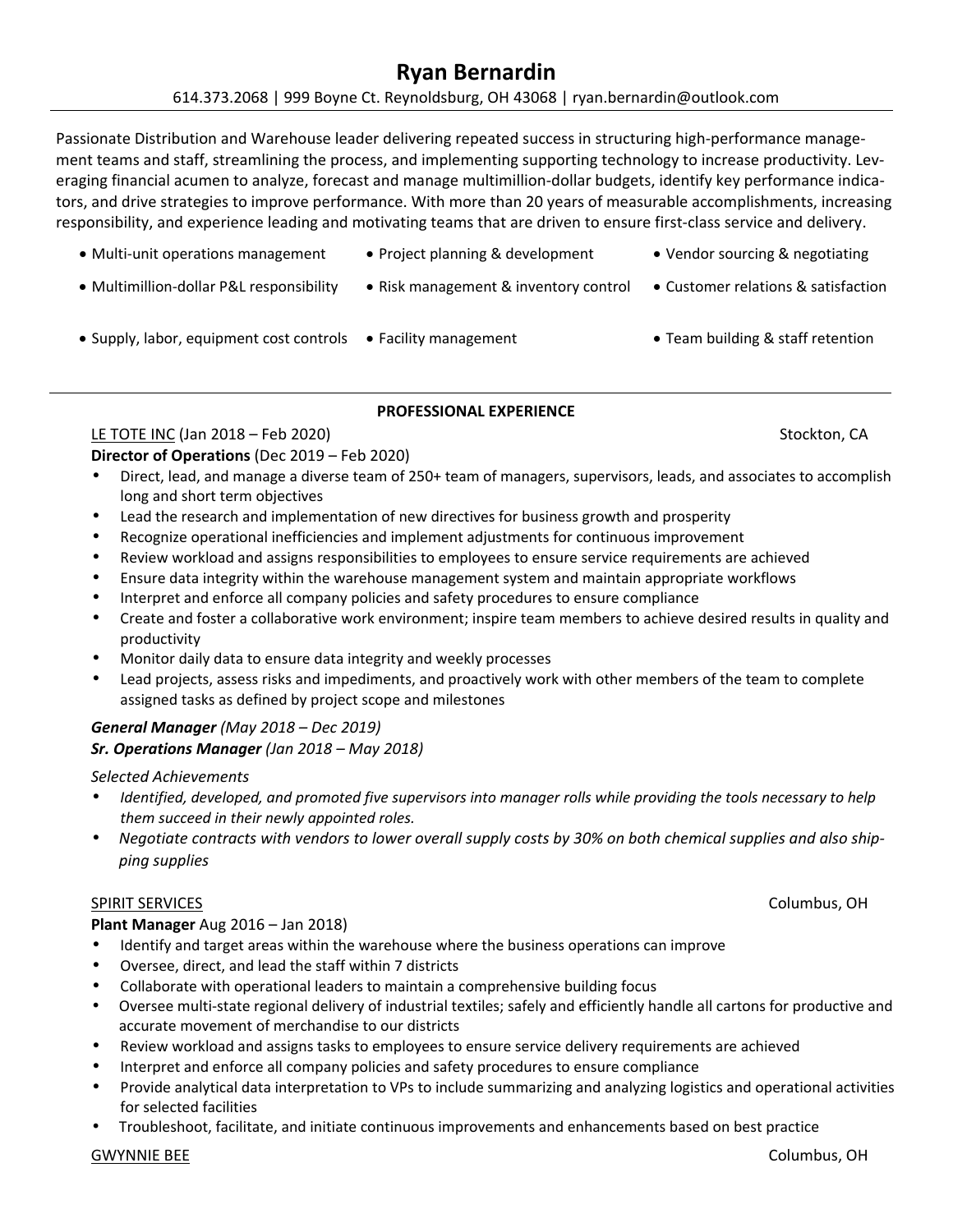## **Plant Manager** (Jun 2013 – Jun 2015)

- Direct, lead, and manage a diverse team of 250+ team of managers, supervisors, leads, and associates to accomplish long and short term objectives
- Manage the startup and successful running operation for the dry clean and wet wash facility
- Recognize operational inefficiencies and recommend adjustments for continuous improvement
- Review workload and assigns tasks to employees to ensure service requirements are achieved
- Monitor daily data to ensure data integrity within the warehouse management system and maintain appropriate workflows (WMS Manhatten)
- Interpret and enforce all company policies and safety procedures to ensure compliance
- Lead projects, assess risks and impediments, and proactively work with other members of the team to complete assigned tasks as defined by project scope and milestones
- Research and implement new directives for business growth and prosperity

### *Selected Achievements*

- *Worked with AEP Ohio and electrical vendors to strategize and plan electrical upgrade at Gwynnie Bee to hit all of our current and upcoming plans*
- *Worked with vendors, City officials, building owners to build out laundry facility in Gwynnie bee to be able to insource all cleaning from local laundry vendor*
- *Worked with the City of Groveport and local plumbing vendors to upgrade water supply to the DC for the current laundry plan and better efficiency*
- *Lowered SLA on the inbound process at Gwynnie Bee from 72 hours to an average of 8 hours*

### ARAMARK UNIFORM Columbus, OH

### **Plant Manager** (Jun 2013 – Jun 2015)

- Direct and oversee operations related to production, distribution and laundry service
- Lead, mentor, engage and develop the warehouse employees to maximize their potential and manage their performance while ensuring that we follow the execution framework and coach employees in all operations.
- Oversee multi‐state regional delivery of industrial textiles
- Create value through efficient operations, appropriate cost controls, and profit management
- Full compliance with operational excellence fundamentals, including laundry services and labor
- Productivity: Implement and maintain Aramark agenda for both labor and laundry initiatives
- Review workload and assigns tasks to employees to ensure service requirements are achieved
- Interpret and enforce company policies and safety procedures to ensure compliance
- Provide analytical data interpretation to VPs to include summarizing and analyzing logistics and operational activities for selected facilities
- Troubleshoot, facilitate, and initiate continuous improvements and enhancements based on best practice
- Safely and efficiently handle all cartons for productive and accurate movement of merchandise to our districts
- Oversees safety committee, employee engagement, and new policy development
- Maintain a safe and healthy environment for clients, customers, and employees

### *Selected Achievements*

• *Reduced labor cost in Aramark from 12.25% to 10.25% thru APEX model and efficiency tracking and accounta‐ bility* 

### SPIRIT SERVICES Columbus, OH

### **Plant Manager (**2010 – Jun 2013)

- Identify and target areas within the warehouse where the business operations can improve
- Oversee, direct, and lead the staff within 7 districts
- Collaborate with operational leaders to maintain a comprehensive building focus
- Oversee multi‐state regional delivery of industrial textiles; safely and efficiently handle all cartons for productive and accurate movement of merchandise to our districts
- Review workload and assigns tasks to employees to ensure service delivery requirements are achieved
- Correctly interpret and enforce all company policies and safety procedures to ensure compliance
- Provide analytical data interpretation to VPs to include summarizing and analyzing logistics and operational activities for selected facilities
- Troubleshoot, facilitate, and initiate continuous improvements and enhancements based on best practice

### CINTAS UNIFORMS Indianapolis, IN